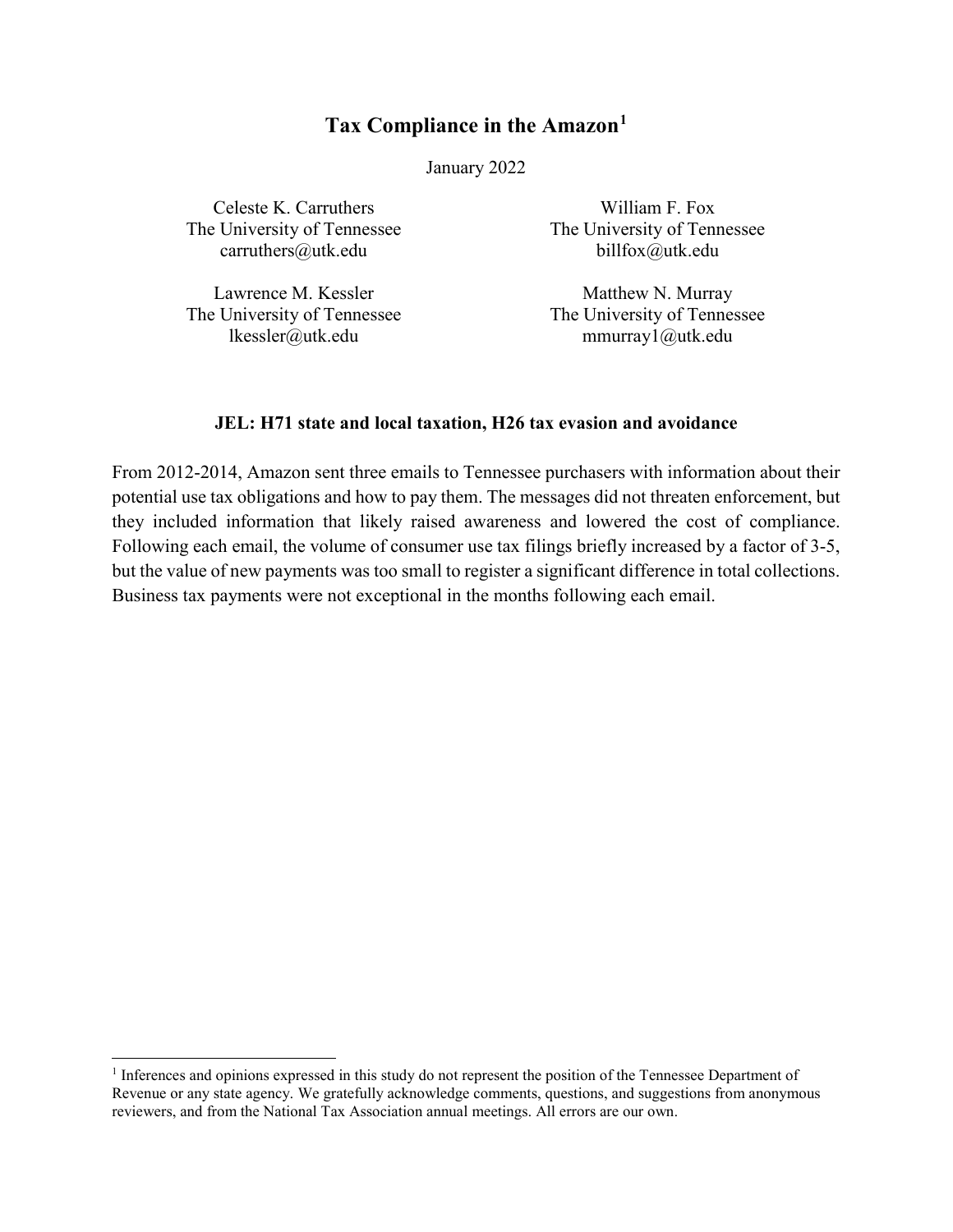*Tax collection in the U.S. is based on the honor system*.

- Massachusetts Department of Revenue<sup>[2](#page-1-0)</sup>

### **I. INTRODUCTION**

l

Amazon established its business model in part by avoiding nexus in most of its market states, thus avoiding responsibility for sales and use tax collection as well. States responded to foregone tax revenues—from Amazon and e-commerce more broadly—by modernizing the definition of nexus and by appealing directly to taxpayers.<sup>[3](#page-1-1)</sup> By agreement with the state of Tennessee, Amazon sent three emails between 2012 and 2014 to all Tennessee customers stating that they "…may owe use tax on purchases." The use tax works in tandem with the sales tax to create a consumption-based tax. Sellers typically collect and remit *sales* tax on behalf of business and individual purchasers. However, if buyers do not pay the sales tax at the point of purchase they owe an equivalent amount in *use* taxes. The emails listed the total value of purchases by the buyer during the previous year and included a link to a state website for tax reporting and payment. [4](#page-1-2) Amazon's email blasts also notified buyers that sales were not exempt simply because they were made over the Internet, although they assured purchasers that their potential tax obligations were not being shared with the state. [5](#page-1-3) Given the obscure nature of the use tax, it is

<span id="page-1-1"></span><span id="page-1-0"></span><sup>&</sup>lt;sup>2</sup> <http://www.taxrates.com/blog/2013/04/11/massachusetts-dont-break-the-law-over-use-tax/><br><sup>3</sup> See Agrawal and Fox (2017) on state efforts to define physical presence more extensively and for state efforts to enforce a destination tax on remote sales. The 2018 U.S. Supreme Court ruling in *South Dakota v. Wayfair, Inc., et al.* (585 U.S. (2018)) granted states the ability to collect tax on purchases from large out-of-state sellers regardless of whether those sellers have physical presence in the state.

<span id="page-1-2"></span><sup>&</sup>lt;sup>4</sup> Amazon began collecting tax on its own sales to Tennessee buyers in 2014. The company's intent to begin collecting sales taxes in the future was not communicated to customers in these messages. In 2012, Tennessee passed House Bill 2370 which required online merchants with a physical presence in the state to begin collecting and remitting sales and use tax on qualified online purchases made in Tennessee. Amazon received a temporary waiver until 2014 if they notified consumers via email of their use tax liabilities. A copy of one such message is included in the online appendix as Figure A1.

<span id="page-1-3"></span><sup>&</sup>lt;sup>5</sup> Most goods purchases, including food for consumption at home, are subject to tax in Tennessee, so it is likely that most consumer purchases from Amazon were taxable. Business purchases may be taxable as well but taxability depends on how the goods are used. Specifically, business purchases are exempt if the items become component parts of manufactured goods or if they are purchased for resale, among other exemptions.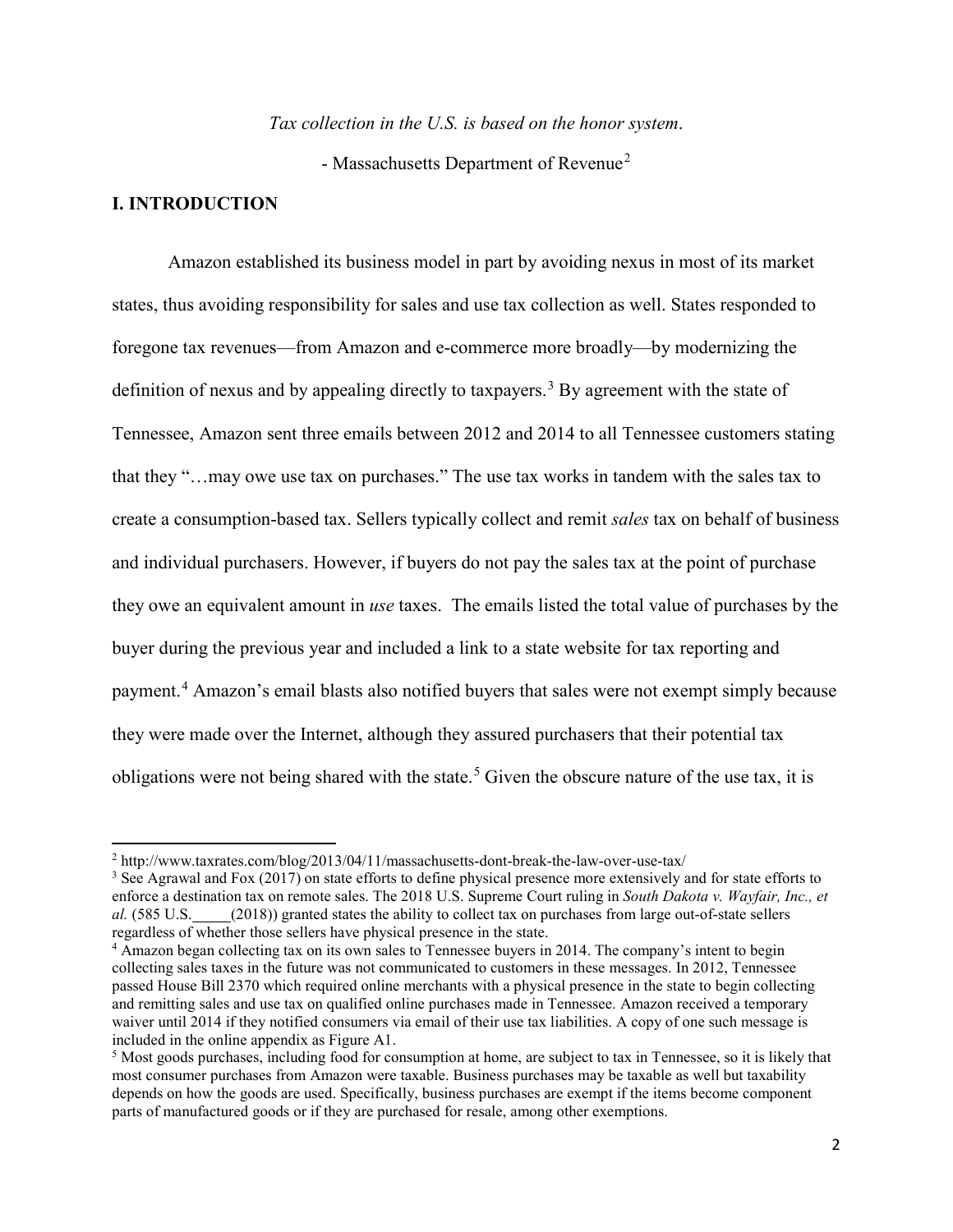likely that many buyers were unaware of their use tax liabilities prior to this series of emails. The emails likely increased awareness of the use tax and reduced compliance costs, which could have raised compliance and use tax payments (Slemrod, 2017). Since they came from a third party, however, and explicitly stated that the information would not be shared with the state, the emails likely had little effect on the perceived risk of noncompliance.

We study consumer and business responses to Amazon's messages, quantifying changes in the volume and likelihood of filing before and after each email. We find evidence that consumers were responsive to the notices in the short term, but not to a degree that significantly increased tax revenues. Businesses, however, appear to have been largely unresponsive to the Amazon emails. The volume of business use tax returns fell modestly in the months following the second and third message, but they were otherwise unexceptional in terms of payments and taxable claims. These findings add to a small use tax literature by offering a glimpse at a large real-world test of the effect of greater awareness and reduced compliance cost. Spotlighting the use tax, easing its payment, and leaving the risk of penalty unchanged had modest effects on compliance but no discernible effect on tax revenues.

# **II. USE TAXES, COMPLIANCE, AND THE AMAZON EMAILS: FORMING EXPECTATIONS**

l

Sales and use taxes link together to form a broad, destination-based consumption tax on taxable retail sales, regardless of where the taxable item originated. Sellers usually collect and remit sales tax on behalf of business and individual purchasers. [6](#page-2-0) Buyers who do not pay sales tax

<span id="page-2-0"></span><sup>6</sup> While the 2018 *Wayfair* ruling dramatically changed the tax implications of online sales, it has no impact on tax payments made during our sample time period of 2003 to 2015. Prior to the Wayfair ruling, nexus was based on some form of substantial physical presence following the 1992 U.S. Supreme Court ruling in *Quill Corp v. North Dakota* (504 US 298 (1992)). The *Wayfair* decision allows states to require certain vendors to collect the use tax, but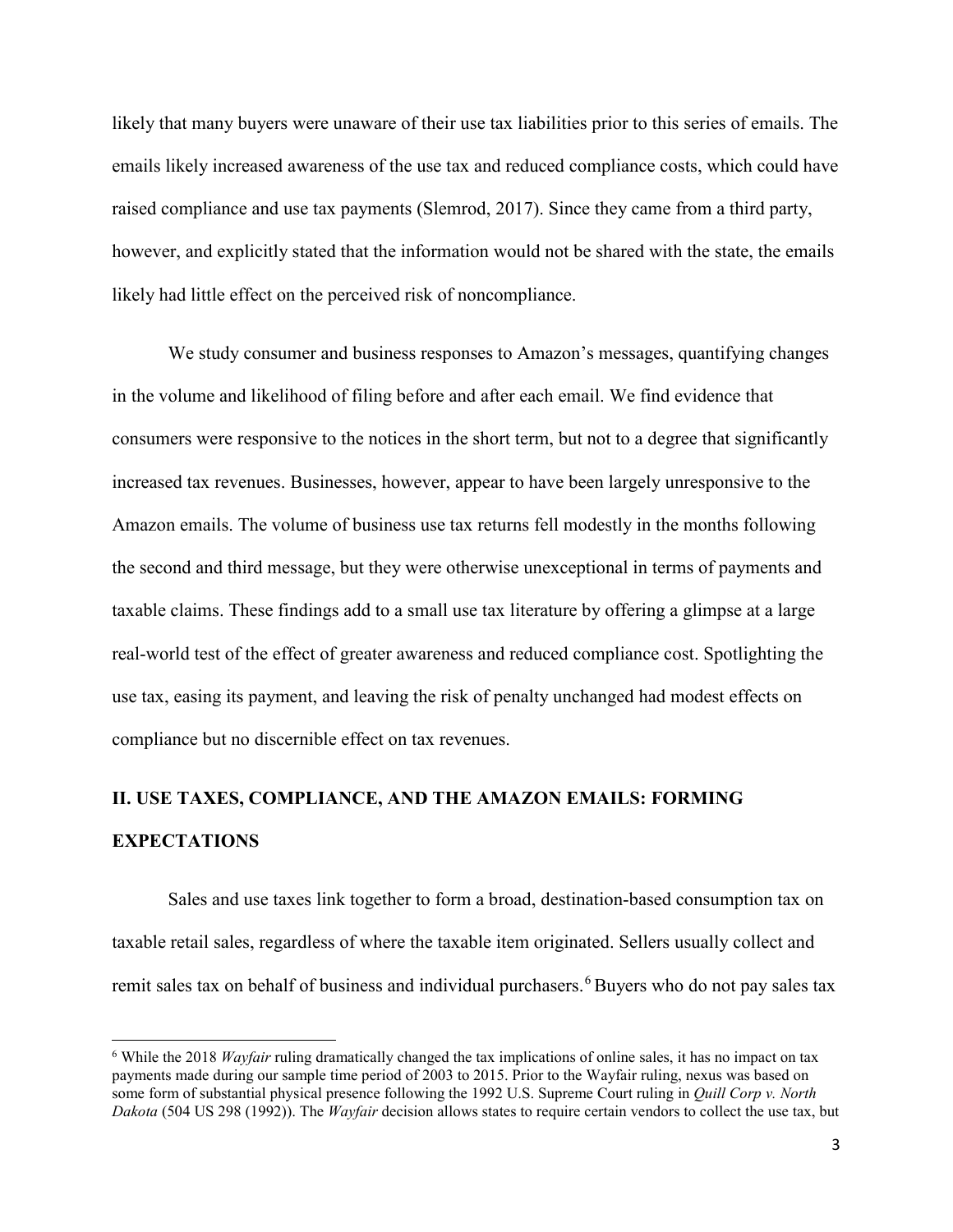at the point of purchase owe an equivalent amount in use taxes.<sup>[7](#page-3-0)</sup> For firms, use tax liabilities arise primarily from two sources: out-of-state purchases if tax was not previously paid, and items purchased for a non-taxable use (such as resale), which are then converted to a taxable use.<sup>[8](#page-3-1)</sup> Usetaxable transactions might include significant items like building materials, forklifts, computers and furniture, or rather inconsequential items like cleaning materials purchased for retail sale but diverted for business use. Forty-five states and the District of Columbia impose sales and use taxes (Fox, 2016).

The sparse available evidence suggests poor compliance with the use tax. Murray (1995) empirically examines sales and use tax compliance for one large subsector of business taxpayers in Tennessee, concluding that "taxpayers with greater opportunities to reduce their tax liabilities exploit these opportunities to their advantage," and that there were no easy policy solutions given ambiguities in use tax laws at the time. A 2018 tax compliance study from the Washington State Department of Revenue uses a random sample of audits to estimate taxpayer noncompliance (i.e., unreported taxes) among businesses for calendar year 2014. The study finds that the use tax had the highest rate of noncompliance among businesses, at 14.[9](#page-3-2) percent.<sup>9</sup> The report also found that businesses were much more compliant with their *sales* tax obligations, estimating noncompliance to be just 0.9 percent relative to total sales tax liabilities in 2014.

it did not eliminate the use tax. The tax is still relevant for large vendors that self-report all sales and use taxes, small remote vendors, cross-border shopping, and community events such as art festivals or home shows.

<span id="page-3-0"></span> $<sup>7</sup>$  In Tennessee, the state sales and use tax rate is 7% for most goods and taxable services. There is also an additional</sup> local sales and use tax that ranges from 2.25%-2.75%, leading to a total state and local use tax rate of 9.25%-9.75%.<br>
<sup>8</sup> See lines 2 and 3 on the Tennessee State and Local Sales and Use Tax Return, Figure A2.<br>
<sup>9</sup> Specif

<span id="page-3-2"></span><span id="page-3-1"></span>total use tax liabilities in the state. That is, the state should have collected \$463.4 million in use tax revenues but only received payments of \$394.6 million.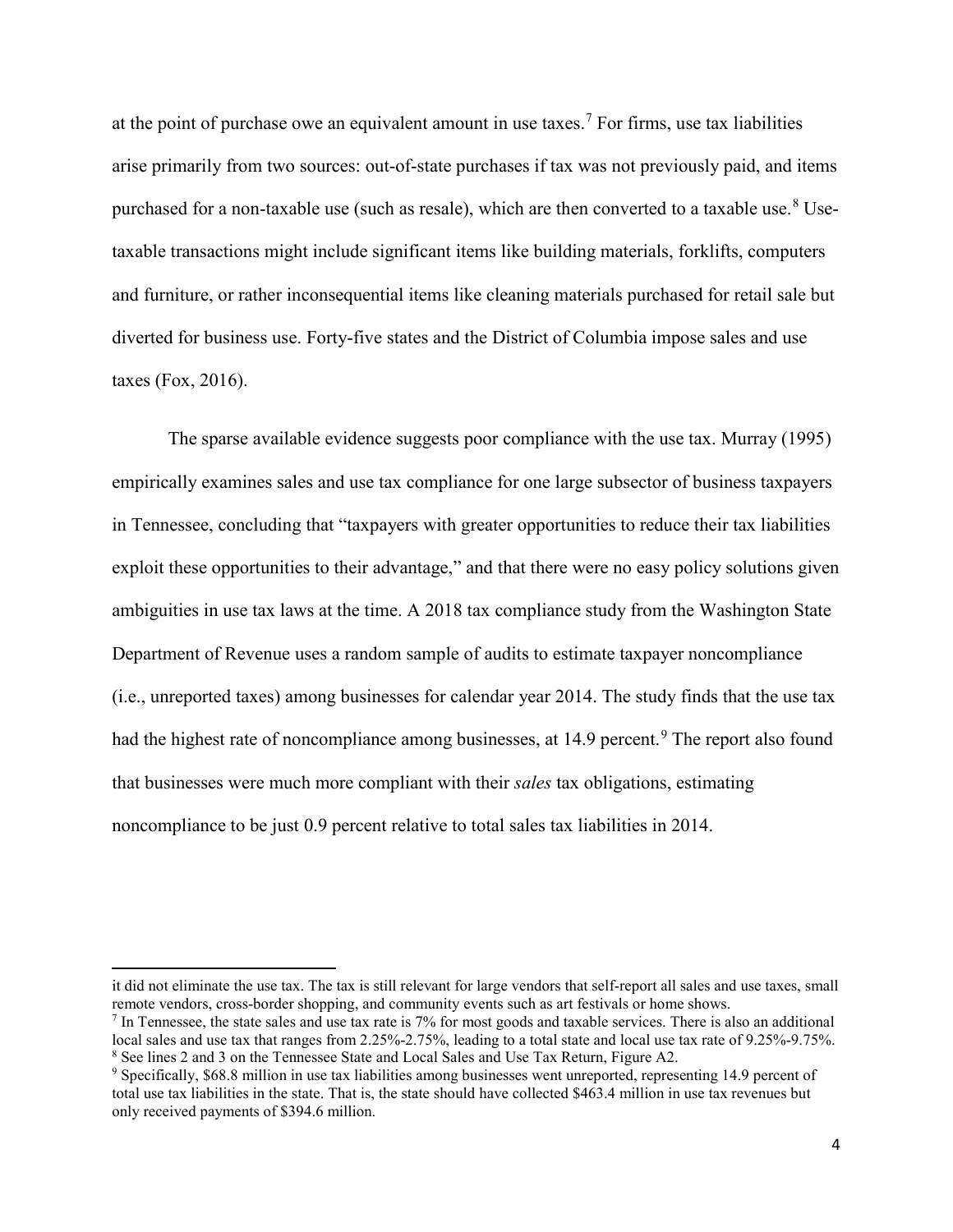Taxpayers fail to comply with taxes either because they are unaware of a tax or because of explicit decisions not to comply. In the standard Allingham and Sandmo (1972) model of compliance, individual taxpayers make explicit decisions on what to pay (or not pay) as utility maximizers who weigh the benefits of noncompliance against the risk of audit and penalties. However, the model assumes an awareness of the tax and minimal compliance costs, both of which are questionable premises for the consumer use tax.

To increase taxpayer compliance, the traditional deterrent approach to tax enforcement with audits and penalties from noncompliance—is effective with a high enough probability of detection (Slemrod, 2019). However, these methods are intrusive and costly to administer. Increasingly, low-cost experimental information campaigns have been employed by researchers and policymakers to promote and better understand compliance. Some of these experiments test whether deterrent messages about penalties or the threat of audit elicit more compliance (e.g., Slemrod et al., 2001; Iyer et al., 2010; Kleven et al., 2011; Harju et al., 2013), some test appeals to norms or consciousness (Blumenthall et al., 2001; Hallsworth et al., 2017), and others test both channels with distinct treatment arms (Castro and Scartascini, 2015; Pomeranz, 2015; Chirico et al., 2019; Bott et al. 2020). Most relevant to this study, recent work has tested the effect of reduced compliance costs, either in isolation (Anderson, 2015) or head-to-head against deterrence and norms (Dwenger, et al. 2016; Meiselman, 2018; De Neve et al., 2019). Collectively, these findings indicate that informational campaigns which raise awareness and/or reduce compliance costs can have a positive impact on tax reporting, however the estimated effects are generally smaller than those raised through threats of audit or penalties.

With this theoretical and empirical background in mind, baseline compliance with Tennessee's use tax would have been a function of awareness of the use tax, the costs of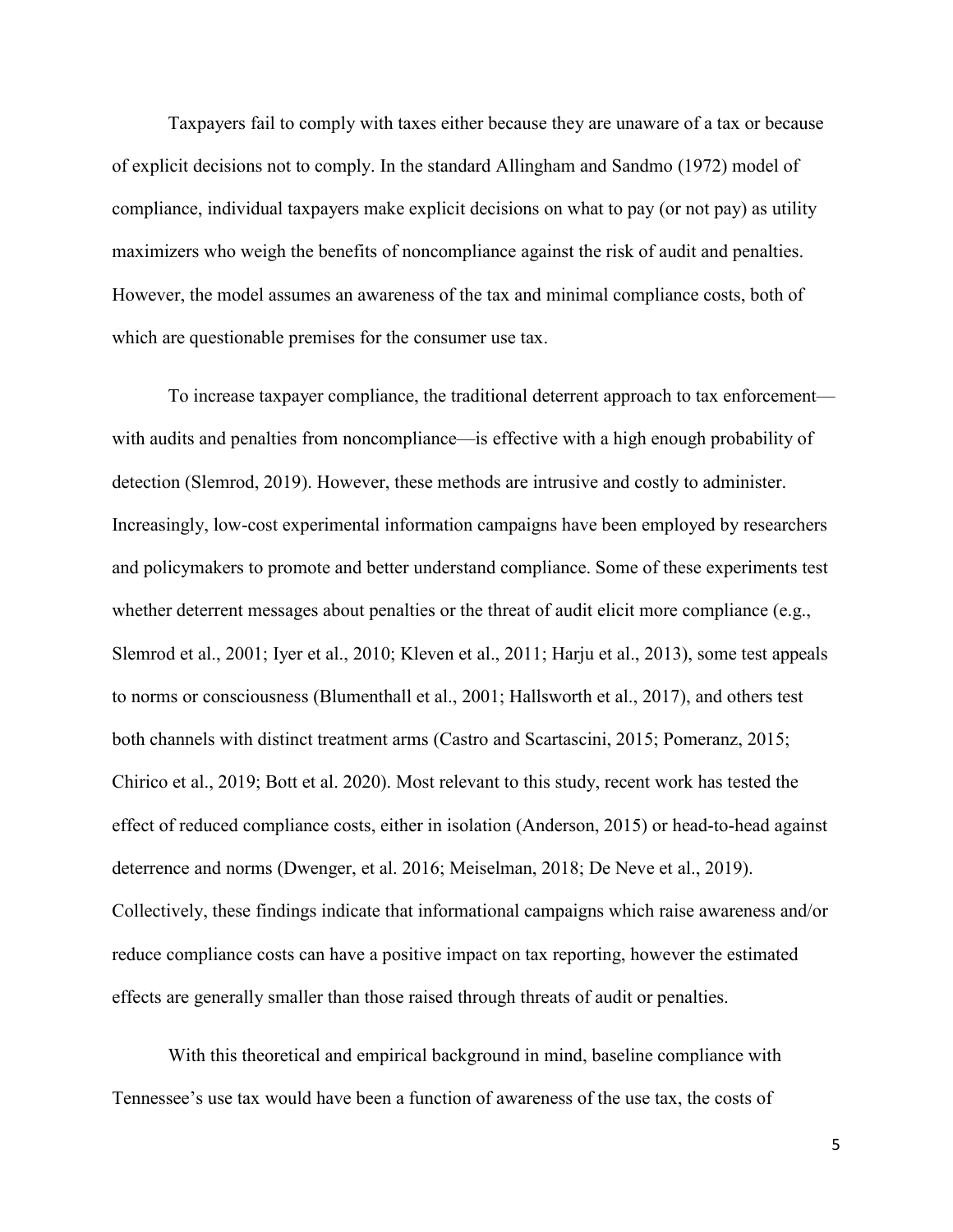complying, and the risks from not complying. In turn, the effect of the Amazon emails on consumer and business tax payments would have depended on how the messages shifted awareness, compliance costs, and the risk of detection and penalty.

Prior to the first Amazon email, consumers were likely much less aware of the use tax and their use tax liabilities than businesses, since consumers are accustomed to paying sales tax *through* businesses at the point of sale.<sup>[10](#page-5-0)</sup> In Tennessee, firms self-report their sales and use tax reporting liabilities using the tax return shown in Figure A2. The vast majority of firms routinely file this return to report sales tax liabilities incurred through making sales, so they are regularly exposed to the reporting form. Some businesses file annually, and for them the due date is January 20 in the year after a purchase occurs. For larger firms that are required to file monthly, the due date is the 20th of the month following each reporting period.<sup>[11](#page-5-1)</sup> Many businesses will employ professional accounting and financial staff who have the dedicated responsibility to understand and properly remit tax. An important feature of the tax return for firms (Figure A2) is that it includes lines for reporting and remitting both the sales tax and the use tax on one form. Firms may incur use tax liabilities based on different classes of taxable purchases made throughout the year, and lines are available on the return to report each. It is much more likely that firms are at least aware of potential use tax liabilities as well as the method in which they would remit use tax payments, given that use tax lines are included in the tax return. By comparison, consumers are required to file a use tax return at least once a year, but can do so at

<span id="page-5-0"></span> $10$  Furthermore, individuals would need to keep track of their online purchases in order to calculate their use tax liability. In a number of states, including Tennessee, seven other states without a broad-based personal income tax, and nine income-taxing states, individuals must expend effort to find the use tax reporting mechanism, complete the report, and submit it to the state. Twenty-seven states include a line on income tax returns facilitating filing, but often not replacing the need to track expenditures, and only 13 of these states have lookup tables to facilitate use tax compliance (Manzi, 2018).

<span id="page-5-1"></span><sup>11</sup> See [https://www.tn.gov/revenue/taxes/sales-and-use-tax/due-dates-and-tax-rates.html.](https://www.tn.gov/revenue/taxes/sales-and-use-tax/due-dates-and-tax-rates.html)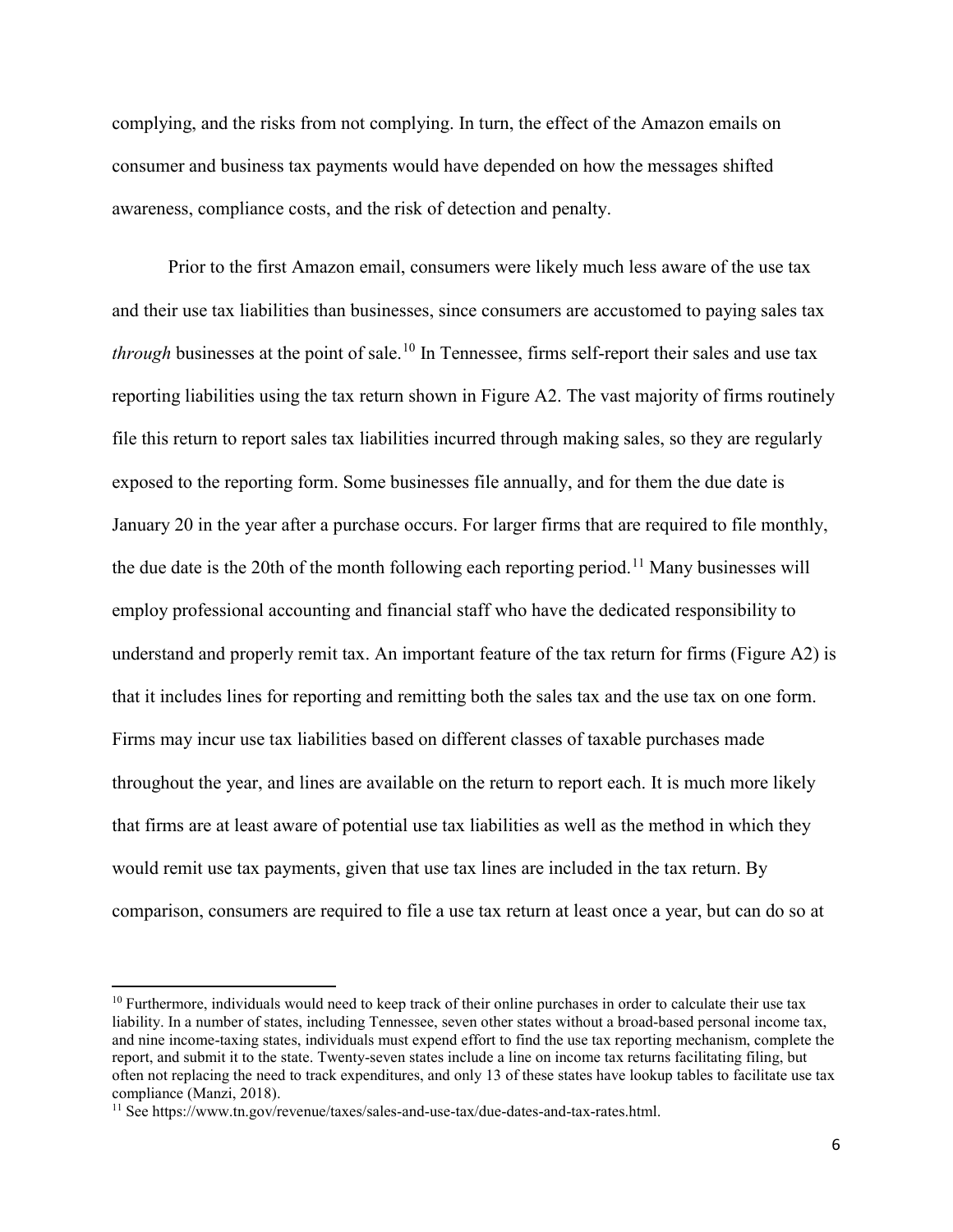any time. See Figure A3 for a copy of the consumer use tax return. In contrast to firms, the consumer return form focuses solely on the use tax, using a return that is filed by a small number of consumers. Despite the scale of untaxed e-commerce in the 2003-2015 time period we study, Tennessee consumers filed just 2,000 – 6,000 use tax returns each year before the first Amazon email in 2012, versus more than 900,000 annual business returns.

Amazon distributed three personalized email blasts to all Tennessee business and individual purchasers in April 2012, January 2013, and January 2014 (see Figure A1 for the 2014 message).<sup>[12](#page-6-0)</sup> The April 2012 email came one month after the state legislature passed a law requiring that Amazon contact all Tennessee purchasers about their potential use tax liabilities. Each message noted that the recipient might owe use tax on their Amazon purchases. The information conveyed in this portion of the message increased use tax salience by making recipients aware of their potential use tax liabilities. The emails also provided a summary of all purchases on the Amazon platform during the previous year, and included a link to the state payment portal. Without this additional information, compliance would have required taxpayers to keep detailed records of all of their Amazon purchases as well as spend effort locating the correct use tax return forms on the state's website. Thus, this portion of the email reduced compliance costs by providing all of the relevant information necessary for the taxpayer to pay their use taxes. Furthermore, the emails explicitly stated that Amazon would not report this information to the state of Tennessee, so these messages should not have meaningfully altered a taxpayer's perceived risk of audit.

<span id="page-6-0"></span> $12$  Emails from 2012 and 2013 were virtually identical to the notice sent in 2014. The April 2012 message itemized "[t]he total sales price of purchases you had shipped to Tennessee in 2011." The January 2013 and January 2014 emails itemized 2012 and 2013 purchases, respectively, and were sent earlier in the year than the first message. The content of each message was identical for individual and business purchasers.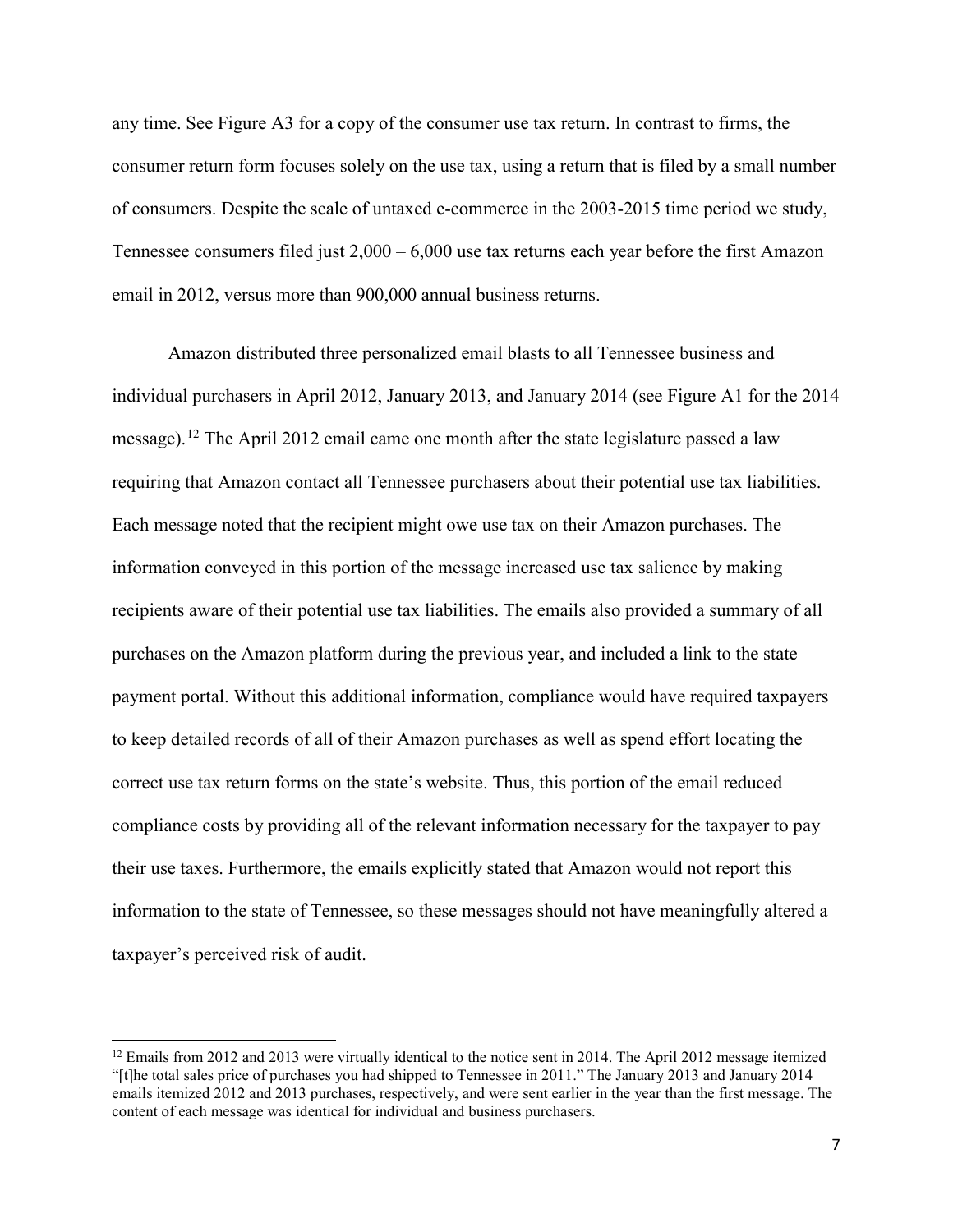Internet search behavior suggests that the messages were salient. Figure 1 plots monthly Google Trend indices for Tennessee Google users for three search phrases—"sales tax," "use tax," and "Amazon sales tax"—over the years 2011-2016. Vertical lines in the figure highlight months where Amazon's Tennessee consumers were notified of potential tax obligations by email, and these time periods coincide with very elevated search activity for each phrase.<sup>[13](#page-7-0)</sup>

Inferences from theory and empirical work on tax compliance lead to uncertainty about the expected effect of Amazon's emails. Greater awareness of use tax liabilities and lower costs of complying should push filings up, but the lack of a deterrent message should temper those effects. Compliance might change more among infrequent filers—consumers, especially—who would gain more awareness of their use tax obligations and benefit from targeted help to fulfill those obligations. Nevertheless, non-compliance with the use tax is very likely in this framework given the low probability of detection both before and after the Amazon emails. [14](#page-7-1)

#### **III. CONSUMERS**

 $\overline{\phantom{a}}$ 

We obtained de-identified, longitudinal administrative records on the universe of Tennessee monthly use tax filings for all individual and business returns processed between July 2003 and March 20[15](#page-7-2).<sup>15</sup> We know when Amazon sent emails to Tennessee purchasers, but we do not have Amazon microdata, nor are we able to match Amazon balances to individual taxpayers or individual tax payments. So we cannot quantify *non*-compliance, i.e., we do not know how many emails were sent or how many consumer and business filers received an email notice but did not file a tax return. Consumer use tax filings include 52,038 unique monthly records from 39,208

<span id="page-7-0"></span><sup>&</sup>lt;sup>13</sup> We do not see a similar level of heightened search interest for the United States as a whole or for the states surrounding Tennessee.

<span id="page-7-1"></span><sup>&</sup>lt;sup>14</sup> There are some exceptions. For example, the registration of an automobile or boat is typically contingent on demonstrating that tax has been paid.

<span id="page-7-2"></span><sup>&</sup>lt;sup>15</sup> We thank the Tennessee Department of Revenue for making these data available.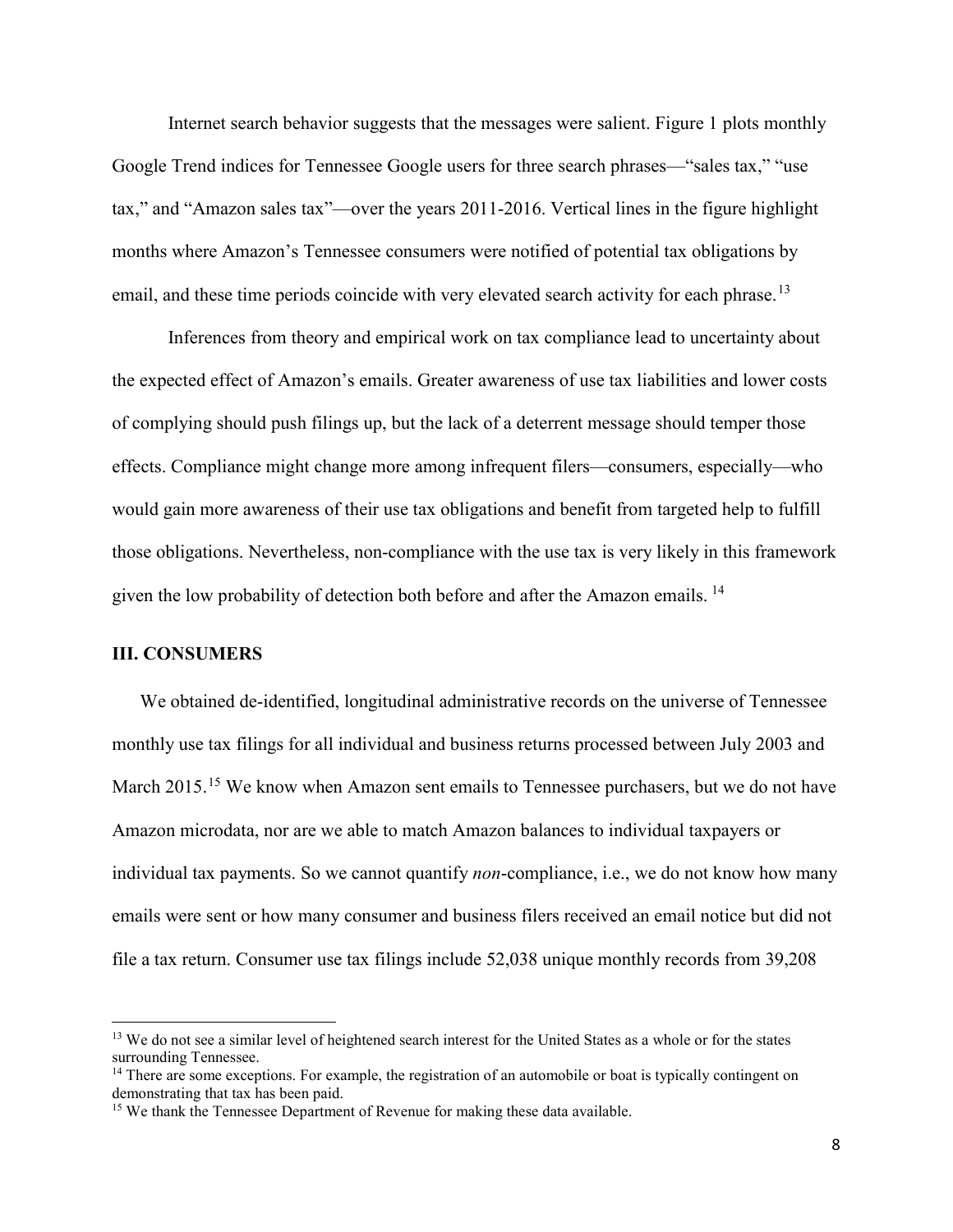individuals. Among consumers, 85 percent file just once over this nearly 12-year window, and 98 percent file no more than three times. With so few repeat consumer filers, we cannot estimate the extent to which the Amazon emails changed an individual consumer's likelihood of filing. Instead, we try to gain an understanding of how the emails affected the volume and composition of consumer use tax returns at the state level. Specifically, we aggregate monthly consumer returns to the state-by-month level and study how four outcomes changed following each Amazon email: the total number of consumer returns, the percent of filers who were first-time payers (since July 2003, at least), aggregate tax payments, and the median payment for each month. [16](#page-8-0)

At the state level, Figure 2 shows that the first Amazon email notice coincides with a sudden spike in the total number of consumer filings, from under 1,000 in March 2012, statewide, to over 4,000 in May 2012 (Panel I). Thereafter, filings fell sharply before spiking again in January 2013 after the second email notice, and once more in January 2014 after the last. Panel II of Figure 2 shows that the spike in total tax filings was driven by new filers (especially after the first email), that is, consumers who had no previous record of an individual use tax return going back almost nine years to 2003. Panel III illustrates that resulting tax payments were much smaller than what Tennessee typically received from a consumer use tax filing. Median tax remittances fell from about \$200 per filer to trivial sums immediately following each of the three email notices. In fact, these bursts of new filings were too small to register a visible change in statewide payments (Panel IV).

<span id="page-8-0"></span><sup>&</sup>lt;sup>16</sup> Aside from their tax payment detail and anonymized identifier, the data include no further information on consumer filers or their purchases, prohibiting us from exploring heterogeneous responses by consumer characteristics.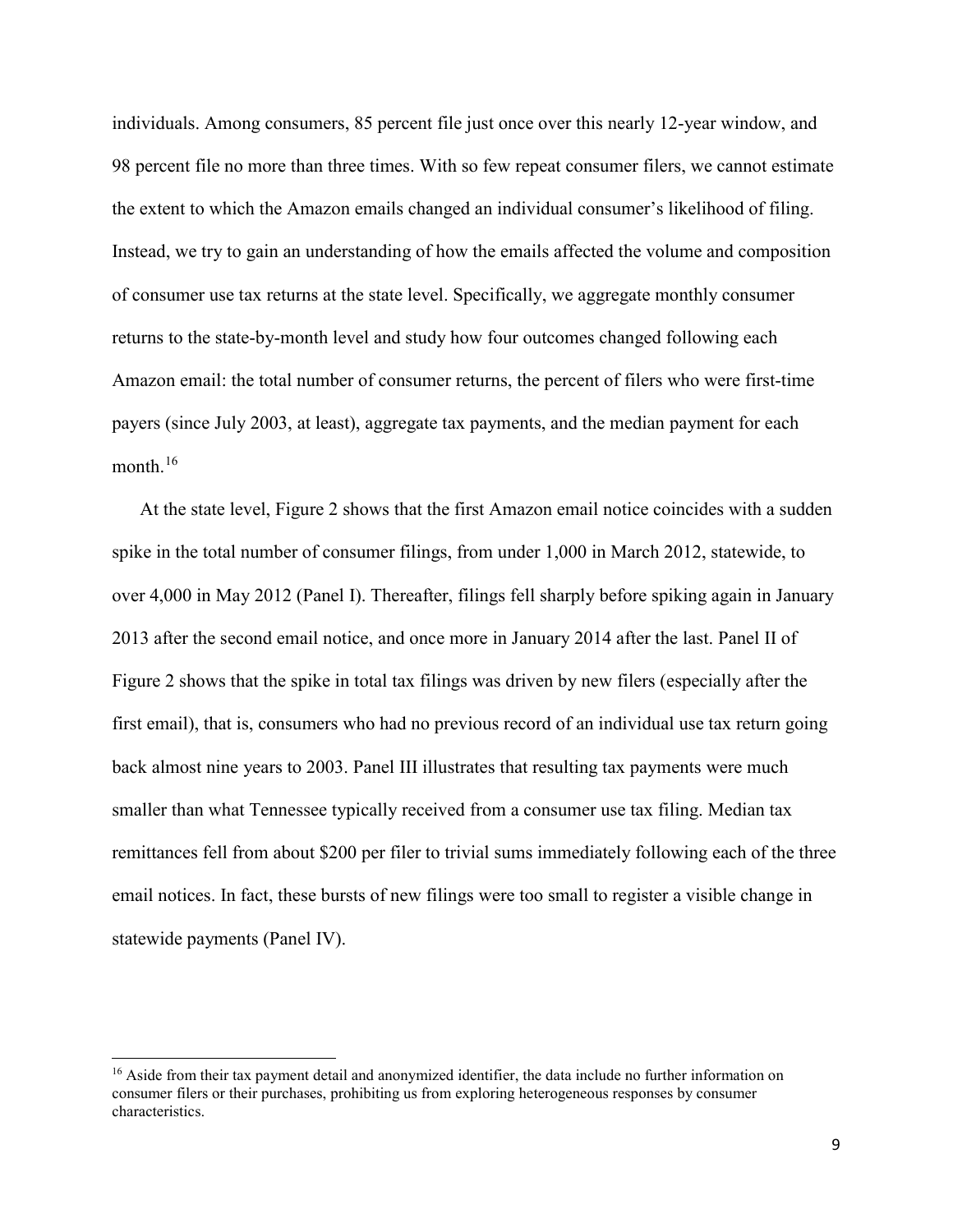Figure 3 plots the distribution of consumer use tax payments separately for the three years prior to the first Amazon email and the three years following. Before the first email, consumer remittances were somewhat uniformly distributed from under \$25 to \$500, less common from \$500 to \$999, and *most* common at \$1,000 or more. A \$1,000 use tax bill would have corresponded with purchases valued at more than \$11,000, a sum more likely to have attracted state scrutiny. Furthermore, these larger payments likely include automobile or boat purchases where vehicle registration is contingent on demonstrating that tax has been paid. Panel II shows that the number of large use tax payments was virtually unchanged after the first Amazon email, indicating no change inuse tax compliance among the larger use taxpayers. By comparison, the number of small use tax payments grew substantially following the Amazon emails. For example, use tax payments of \$25 or less grew more than 17-fold and remittances of use tax payments ranging from \$25-\$49 grew nearly 8-fold.

Taken together, the descriptive inferences from Figures 2 and 3 show that the Amazon emails led to a sudden and sharp increase in the number of consumer tax filers (from 2,975 in 2011 to 7,287 in 2012), which was driven by consumers who had not filed in the previous 9-11 years, and perhaps had never filed. The rate of new consumer tax filers rose 16.5 percentage points in 2012. The tax payments made by these additional filers were small enough to drive down the median payment per filer with no obvious effect on total tax collections. In the online appendix, we describe county-level regression specifications that quantify and support these visual deviations at a finer level

## **IV. BUSINESSES**

Business filings for sales and use tax payments are substantially more common than consumer filings and are more consequential for state revenues. Each business typically filed in 52 out of the 141 months of the panel, and across 1.1 SITUS taxing areas (city and county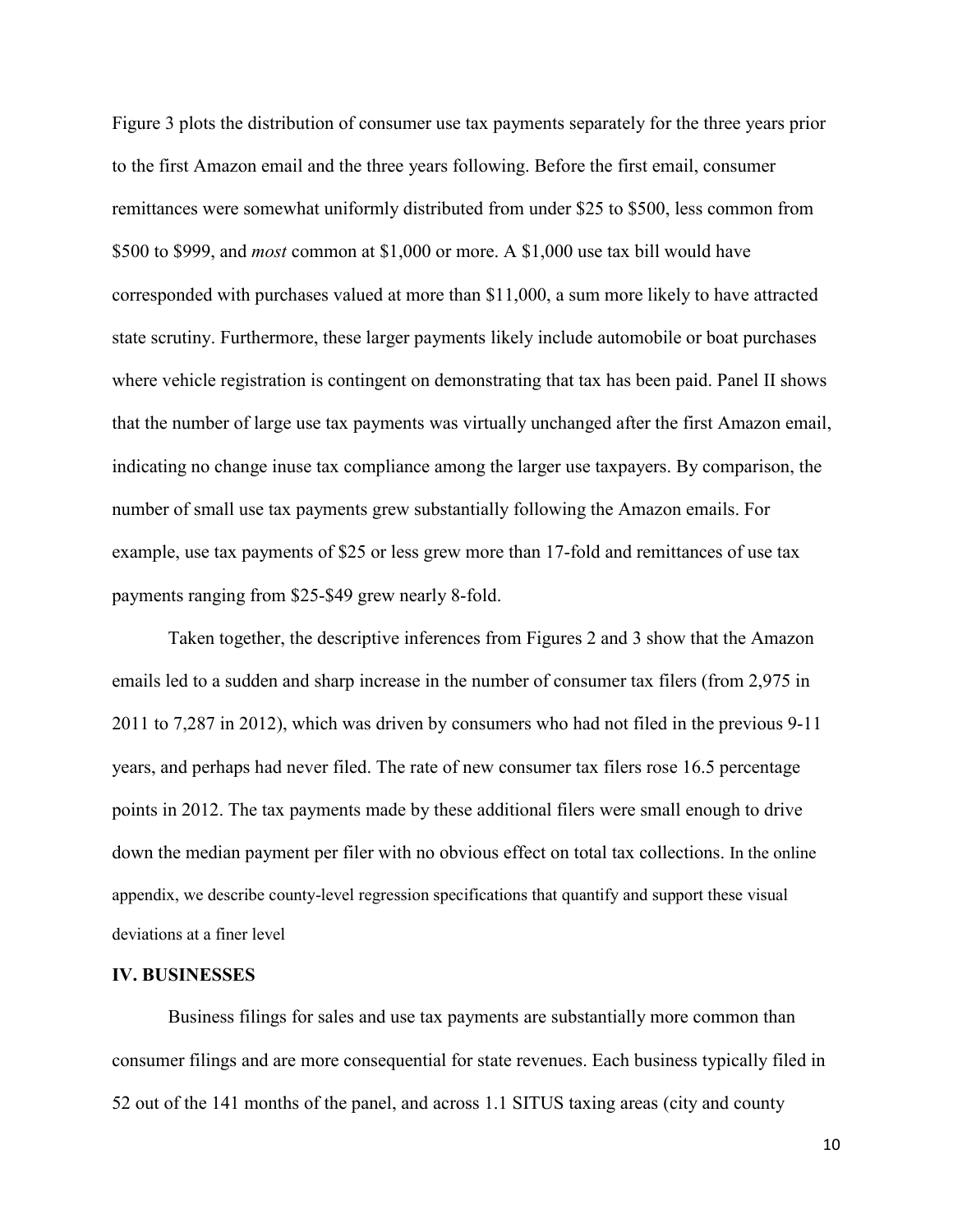combined). For these reasons, we analyze business returns differently than consumer returns. We observe 10.8 million monthly filings from 247,628 business entities spanning July 2003 through March 2015. We organize business filings around the entity-by-month-by-SITUS level. This results in a panel of nearly 9.9 million monthly observations on business filings.

Figure 4 plots statewide trends in business tax returns, adjusted for calendar month fixed effects. Compared to Figure 2, it appears that businesses did not respond nearly as strongly to the Amazon emails as consumers. Total returns and tax payments do not visibly depart from prior trends, nor do claims for repurposed items or out-of-state purchases.[17](#page-10-0) However, with 9.9 million observations, the regression analysis to follow is sufficiently powered to detect small intertemporal changes in business behavior.

We estimate the following empirical specification for business tax outcomes depicted in Figure 4:

$$
Y_{icsm} = \beta_0 + AMZ_m\beta_1 + f(t_m, \gamma_m) + X_{cm}\beta_x + \beta_{ism} + \varepsilon_{icsm},\tag{1}
$$

where  $Y_{icsm}$  is an outcome measure for business *i* in county *c*, SITUS *s*, and month *m*.<sup>[18](#page-10-1)</sup> We estimate filing as a binary outcome, and we estimate the log of taxes paid (plus \$0.01) as well as the value of claims for repurposed items and out-of-state purchases. *AMZm* is a vector of three indicators for months that included or shortly followed an Amazon email. Baseline specifications have  $AMZ_m = 1$  for the month of the email as well as the following two months. We choose a three-month treatment window to identify short-term changes in filing and payments that may

<span id="page-10-0"></span> $17$  As noted earlier, use tax liabilities for firms can arise when making out-of-state purchases if the tax was not previously paid, or if items purchased for a non-taxable use are then repurposed to a taxable use.

<span id="page-10-1"></span> $18$  Another way to approach the analysis of business returns is to aggregate filing and payment statistics to the county or SITUS level (rather than by entity by SITUS). In results not shown, we find that this method yields very similar conclusions as Table 1, suggesting no significant changes in total tax payments in the wake of Amazon emails, but perhaps a somewhat lower volume of business tax filings overall. We also aggregate business data to the state level and find no significant changes to total business tax payments or business tax filings following the Amazon email notices. Results are also similar if we aggregate the panel to the entity-SITUS-quarter level.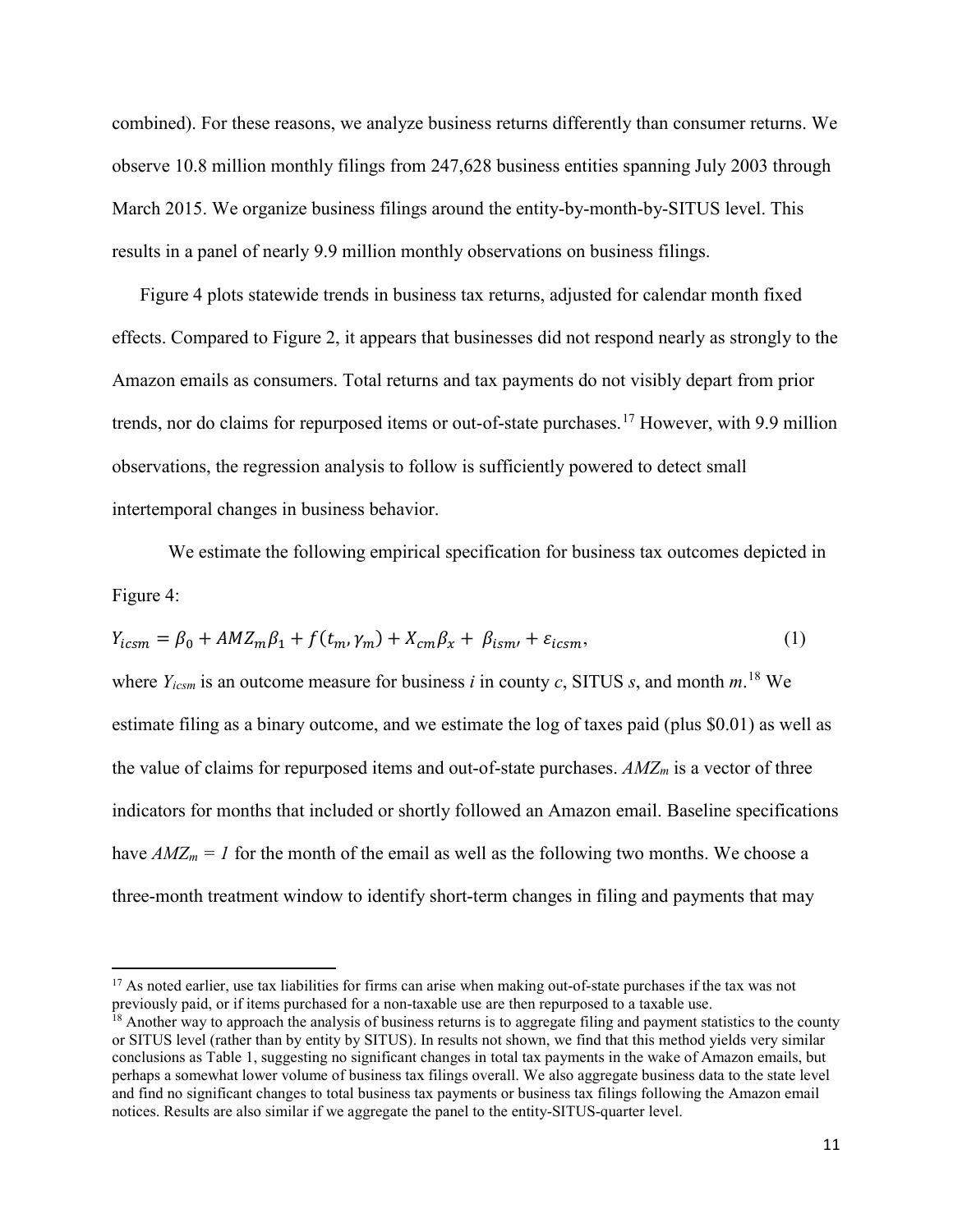have been spurred by updated use tax awareness, ease of compliance, or perceptions about the risk of penalty. The term *f(tm,γm)* is a function of time including a quadratic time trend and indicators for calendar months, <sup>[19](#page-11-0)</sup> and  $X_{cm}$  is a vector of time-varying county features (population, income per capita, farming income per capita, labor force participation, and median age),<sup>[20](#page-11-1)</sup> The parameter *βism'* is a fixed effect for the combination of entity *i*, SITUS *s*, and calendar month  $m' = \{1, 2, ..., 12\}$ <sup>[21](#page-11-2)</sup> Standard errors allow for correlated errors by entity.

Coefficient estimates for each element of the  $AMZ_m$  vector represent the extent to which the outcome *Yicsm* for entity *i* deviates from *i's* average *Yicsm* in the three months following each email, conditional on local economic indicators and a quadratic time trend. We exercise caution in assigning a causal role for email notices to short-term fluctuations in business filing and tax payments. Our only sources of identifying variation are three points in time, which plausibly coincide with unobserved determinants of use tax filings, including coincidental changes in the volume of online purchases or the volume of total liabilities, as well as random, unexplained variation. Point estimates that are statistically different from zero are not necessarily in the extremes of random variation. We place Table 1 results in the context of typical filing behavior by estimating Equation (1) 139 times, substituting every possible three-month window between the third quarter of 2003 and the first quarter of 2015 for the true *AMZm*. The percent of iterations with  $\beta_1$  *greater*, in absolute value, than the coefficient estimated for the true email notice is listed in brackets below each estimate's standard error in Table 1.[22](#page-11-3)

 $\overline{a}$ 

<span id="page-11-0"></span><sup>&</sup>lt;sup>19</sup> Fixed effects for calendar months will help to control for seasonal patterns in tax filing and payment, particularly those that correspond with January (when purchasers received the second and third emails) and April (when they received the first email).

<span id="page-11-1"></span><sup>&</sup>lt;sup>20</sup> Controls in  $X_{cm}$  are drawn from the Bureau of Economic Analysis and measured at the annual level. We do not include local option sales tax rates due to the lack of intertemporal variation.

<span id="page-11-2"></span><sup>21</sup> Results are very similar with less flexible fixed effects for entity *i* and calendar month *m'*, without allowing for entity heterogeneity across SITUS areas.

<span id="page-11-3"></span><sup>&</sup>lt;sup>22</sup> Also see Figures A5 and A6 in the online appendix for the timepath and distribution, respectively, of placebo Equation (1)  $\beta_1$  estimates.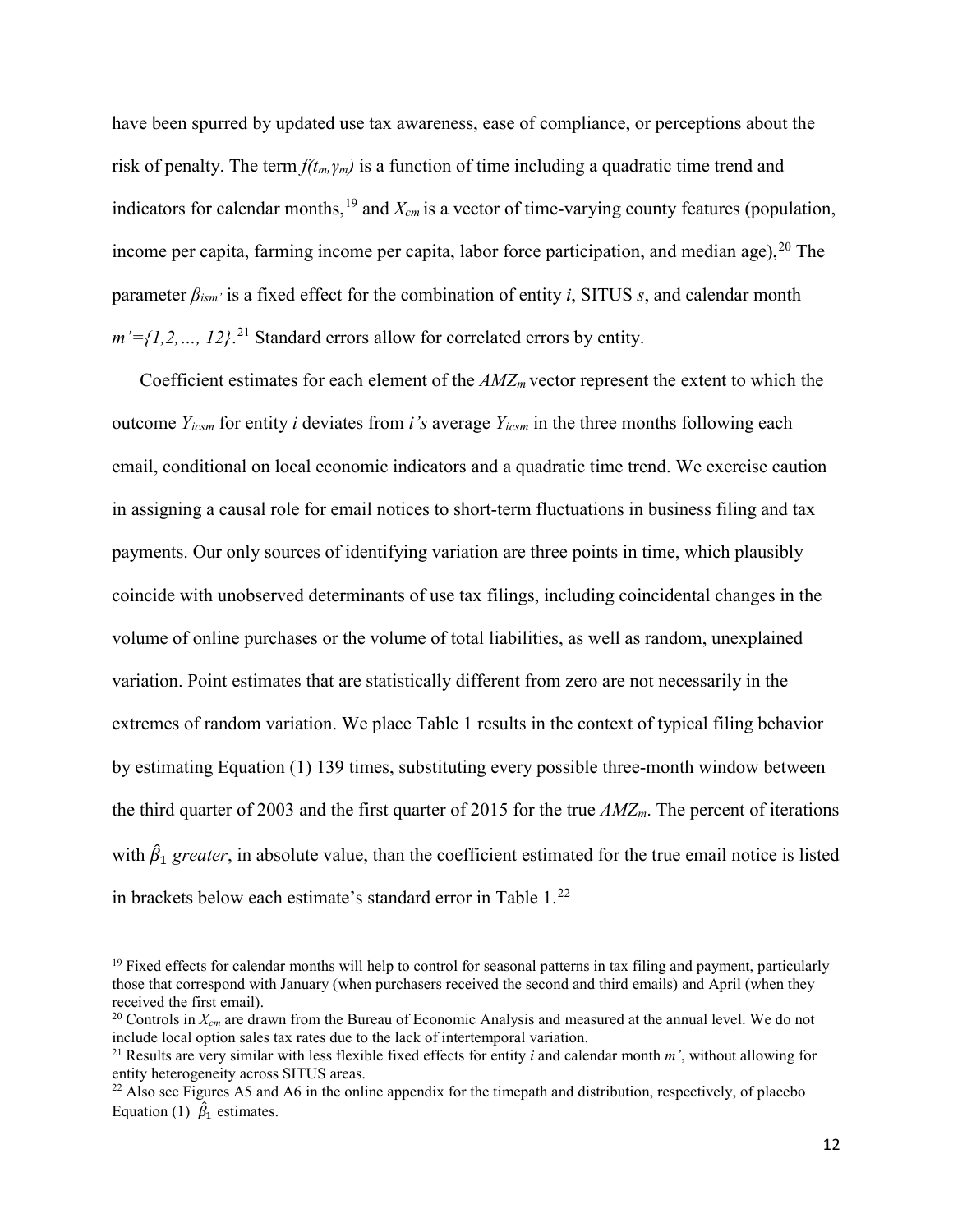Our analysis of the extensive margin (Column 1 of Table 2) suggests that filing itself may have been affected by Amazon emails, but in an unintended way. All three Amazon emails were followed by conditionally *lower* rates of filing, by 0.2 percentage points following the first, 0.7 following the second, and 0.8 after the third. The fall in filing rates following the second and third email notices are both larger in absolute value than 94-95 percent of all placebo months. See Figure A6 Panel I in the online appendix, where those two estimates are in the left tail of the distribution.

Column 2 of Table 2 lists Equation (1) results for the log of total taxes paid. Immediately following the first Amazon email notice in April 2012, entities increased their tax payments by 5.9 percent over the conditional mean, while payments fell by 2.9 percent and 2.4 percent, respectively, following the second and third notice. Each of the *AMZm* coefficients for total tax payments is statistically significant, but precise estimates are not unusual given the large number of observations in the sample. None of the Column 2 estimates are atypically large relative to the distribution of three-month placebo effects. This does not rule out a very small causal effect of Amazon notices on total business tax payments but it is also consistent with random noise.

Columns 3 and 4 of Table 2 focus on claims for repurposed items and out-of-state purchases—two lines in the business use tax return where we would most expect to see responses to the Amazon emails. We find that the value of repurposed claims increased by 4 percent following the first email notice, by 1 percent following the second, and fell by an insignificant 0.5 percent following the third. The estimated effect of the first email notice on repurposed claims is larger than all but 14 percent of placebo estimates, while the effects of the second and third email notices are more consistent with noise. Out-of-state business purchases (Column 4) increased by 2 percent following the first email, then declined by 2 percent following

13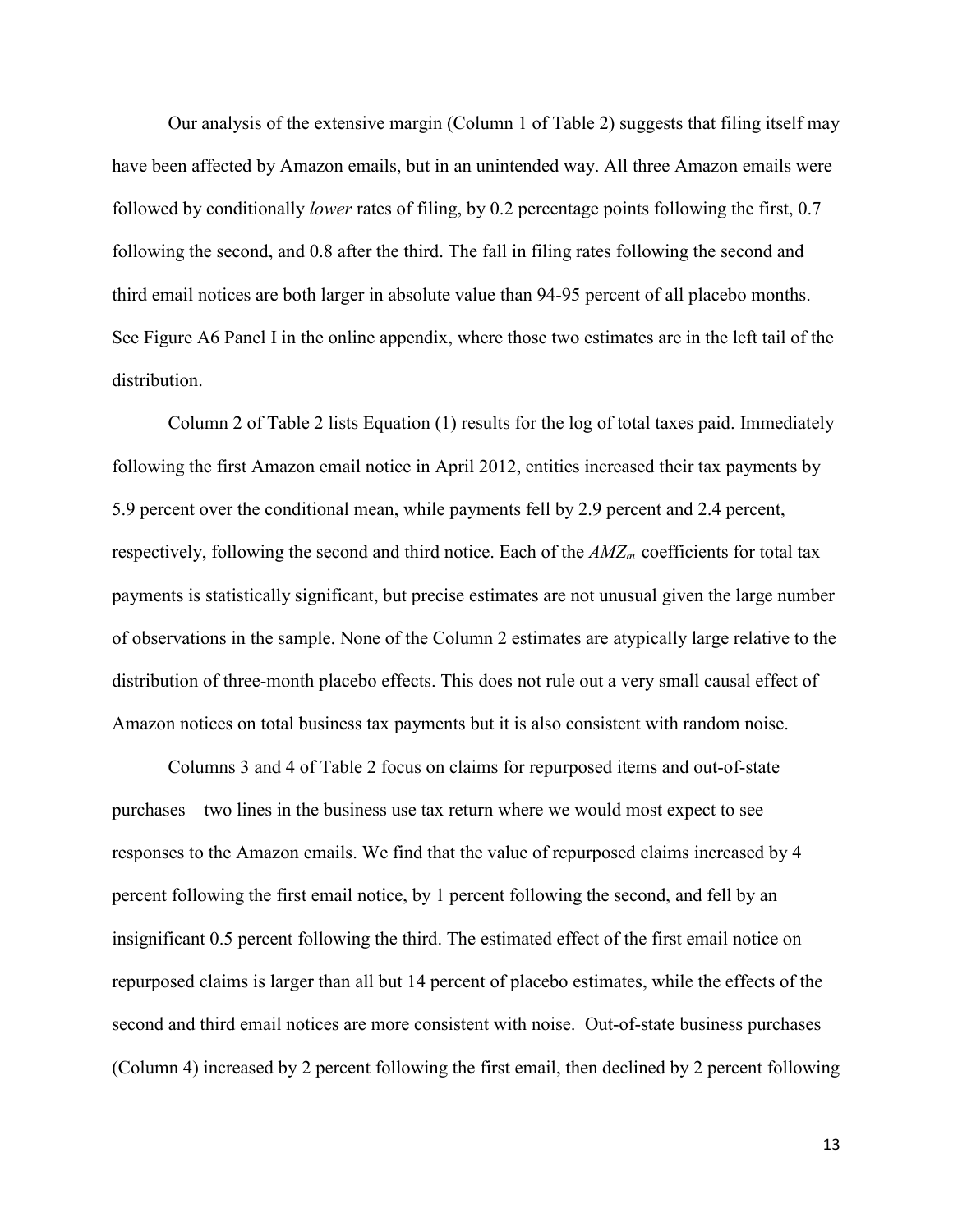the second email, and exhibited smaller and imprecise changes following the third. As with total tax payments, however, the effect of Amazon email notices on this line item appears to be very slight, or dominated by unobserved noise in filing patterns over time.

In the online appendix, we list Equation (1) results for six subgroups of businesses divided according to their volume of sales and frequency of filing. We expect filing behavior to change more among businesses who file infrequently, have low average sales, or who file infrequently *and* have low average sales. These entities are likely less experienced with use tax payments than larger firms. In the online appendix, we show that infrequent filers and smaller firms were atypically *less* likely to file following the second and third emails, driving small, significant results in Table 2 Column 1. The language of each email may have amplified light enforcement expectations for smaller businesses and less experienced files. None of the subgroups, however, were significantly and atypically responsive in terms of tax payments or claims for repurposed items or out-of-state purchases.

#### **V. DISCUSSION**

The Amazon emails provided useful information on an obscure tax with a high rate of noncompliance. Each message listed a summary of all online purchases made on the Amazon platform in the previous year as well as a link to the state's payment portal. Furthermore, these emails should have had little effect on a taxpayer's perceived likelihood of receiving an audit because they came from a third party and stated that Amazon would not share this information with the state. The Amazon emails therefore provide a relatively isolated, albeit nonexperimental, test of the effect of use tax awareness and compliance costs on taxpayer behavior.

Overall, results indicate that Amazon's notice of potential use tax obligations had little to no effect on typical business tax payments, and if anything, may have *reduced* the likelihood that

14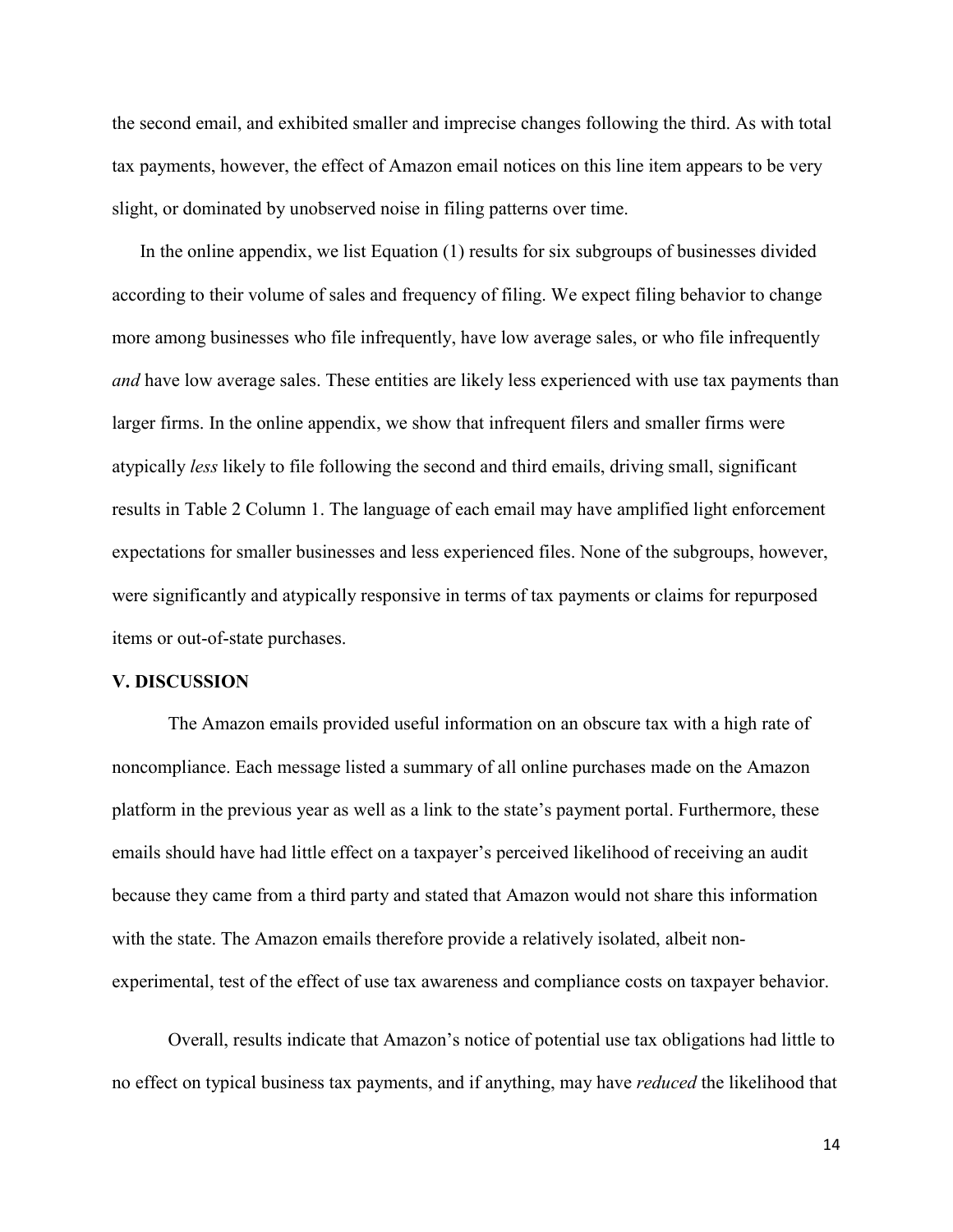smaller businesses filed at all. This contrasts with what we find for individual consumers, many of whom appear to have been briefly motivated to file payments in response to each Amazon email. We can reconcile the differences between business and consumer responses by differences in tax salience and reductions in relative compliance costs, which were likely larger for consumers. Businesses are better versed in state and local tax law, and the sales and use tax return that the vast majority of businesses use to report sales tax liabilities to the state includes information for remitting both the sales tax and the use tax in one form. Therefore, the information provided in these email blasts may have done little to increase their awareness of the use tax or reduce their compliance costs. Further, the lack of business response suggests that expected risk of noncompliance was unaffected, or even eroded by the Amazon emails. By comparison, many consumers were likely unaware of the use tax and their potential use tax liabilities. Therefore, the information provided in the Amazon emails increased use tax salience and eased the time-cost needed to comply with use tax remittance among consumers. However, we are unable to discern whether consumers respond because the emails alerted them to the existence of the use tax, because they lowered costs of complying with the sales tax or some combination of the two. It is also important to note that despite large changes in consumer filing volumes after each email, new tax payments were typically small. We see no reason to conclude that this series of emails with information about use tax obligations significantly increased state tax revenues.

#### **Disclosures**

The authors have no financial or other arrangements that might give rise to conflicts of interest with respect to the research reported in this paper.

15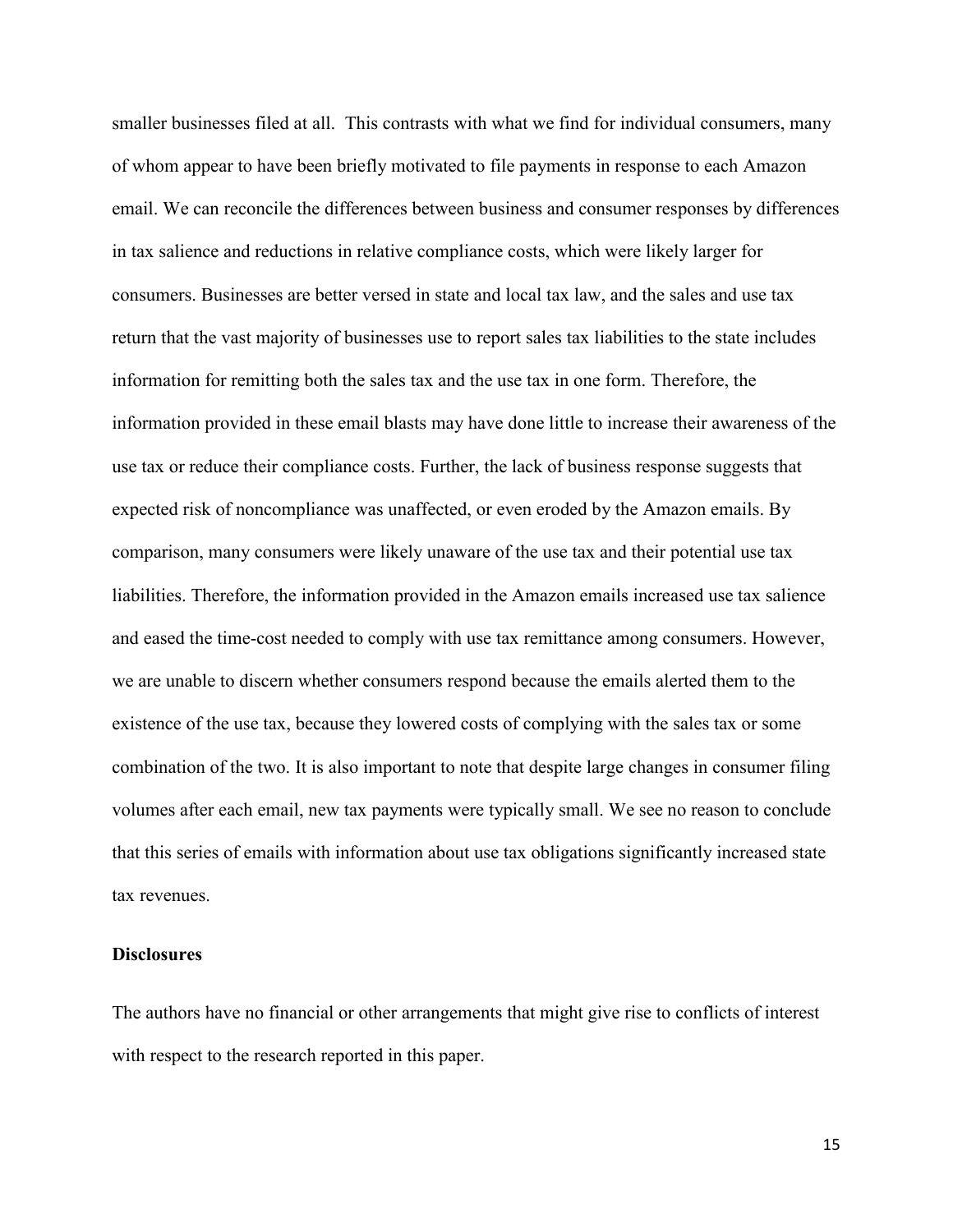# **References**

Agrawal, D. R. & W. F. Fox. "Taxes in an E-commerce Generation." *International Tax and Public Finance 24* (2017): 903-926

Allingham, M. G. & A. Sandmo. "Income Tax Evasion: A Theoretical Analysis." *Journal of Public Economics* 1 (1972): 323-338.

Anderson, J. E. "Paying the State Use Tax: Is a 'Nudge' Enough?" *Public Finance Review* 45(2) (2017): 260-282.

Blumenthal, M., C. Christian & J. Slemrod. "Do Normative Appeals Affect Tax Compliance? Evidence from a Controlled Experiment in Minnesota." *National Tax Journal* 54 (2001): 125- 138.

Bott, K. M., Cappelen, A. W., Sørensen, E. Ø., & Tungodden, B. You've Got Mail: A Randomized Field Experiment on Tax Evasion. *Management Science*, *66*(7) (2020): 2801-2819.

Castro, L. & C. Scartascini. "Tax Compliance and Enforcement in the Pampas: Evidence from a Field Experiment." *Journal of Economic Behavior and Organization* 116 (2015): 65-82.

Chirico, M., Inman, R., Loeffler, C., MacDonald, J., & Sieg, H. (2019). Deterring Property Tax Delinquency in Philadelphia: An Experimental Evaluation of Nudge Strategies. *National Tax Journal*, 72(3), 479-506.

De Neve, J. E., Imbert, C., Spinnewijn, J., Tsankova, T., & Luts, M. (2021). How to improve tax compliance? Evidence from population-wide experiments in Belgium. Journal of Political Economy, 129(5), 1425-1463.

Dwenger, N., H. Kleven, I. Rasul, & J. Rincke. "Extrinsic and Intrinsic Motivations for Tax Compliance: Evidence from a Field Experiment in Germany." *American Economic Journal: Economic Policy* 8, no. 3 (2016): 203-32.

Fox, W. F. "Economic Importance and Conceptual Framework of the Sales Tax." in W. F. Fox, ed., *Sales Taxation*. (2016). Institute for Professional in Taxation.

Hallsworth, M., J. A. List, R. D. Mecalfe, & I. Vlaev. "The Behavioralist as Tax Collector: Using Natural Field Experiments to Enhance Tax Compliance." *Journal of Public Economics* 148 (2017): 14-31.

Harju, J., Kosonen, T., & Ropponen, O. Do Honest Hairdressers Get a Haircut?. In *Proceedings. Annual Conference on Taxation and Minutes of the Annual Meeting of the National Tax Association 107* (2014): National Tax Association.

Iyer, G. S., P. M. J. Reckers & D. L. Sanders. "Increasing Tax Compliance in Washington State: A Field Experiment." *National Tax Journal* 63 (2010): 7-32.

Kleven, H. J., M. B. Knudsen, C. T. Kreiner, S. Pedersen, & E. Saez. "Unwilling or Unable to Cheat? Evidence from a Tax Audit Experiment in Denmark." *Econometrica* 79 (2011): 651-692.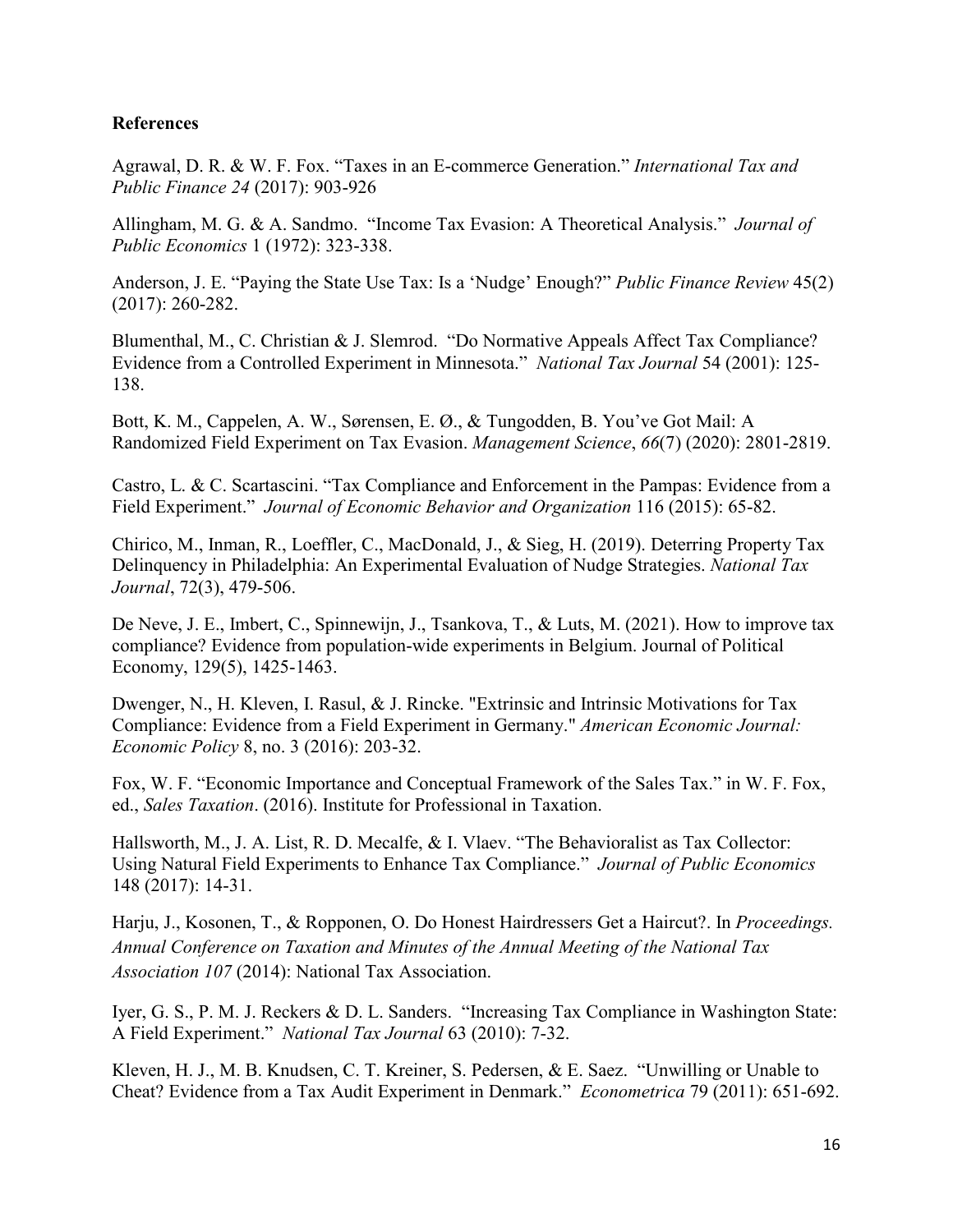Manzi, N. "Use Tax Collection on Income Tax Returns in Other States." Policy Brief, Research Department, Minnesota House of Representatives, April 2018.

Meiselman, B. S. (2018). Ghostbusting in Detroit: Evidence on nonfilers from a controlled field experiment. *Journal of Public Economics*, *158*, 180-193.

Murray, M. N. "Sale Tax Compliance and Audit Selection." *National Tax Journal* 48 (1995): 515-530.

Pomeranz, D. "No Taxation Without Information: Deterrence and Self-Enforcement in the Value Added Tax." *American Economic Review* 105 (2015): 2539-2569.

Slemrod, J. Tax Compliance and Enforcement. *Journal of Economic Literature*, *57*(4) (2019): 904-54.

Slemrod, J. "Tax Compliance and Enforcement: New Research and its Policy Implications," in Alan Auerbach and Kent Smetters, eds., *The Economics of Tax Policy*. (2017). pp. 81–102.

Slemrod, J., M. Blumenthal, & C. Christian. "Taxpayer Response to an Increased Probability of Audit: Evidence from a Controlled Experiment in Minnesota. *Journal of Public Economics* 79 (2001): 455-483.

Washington State Department of Revenue. "2018 Compliance Study." Olympia, Washington, December 2018.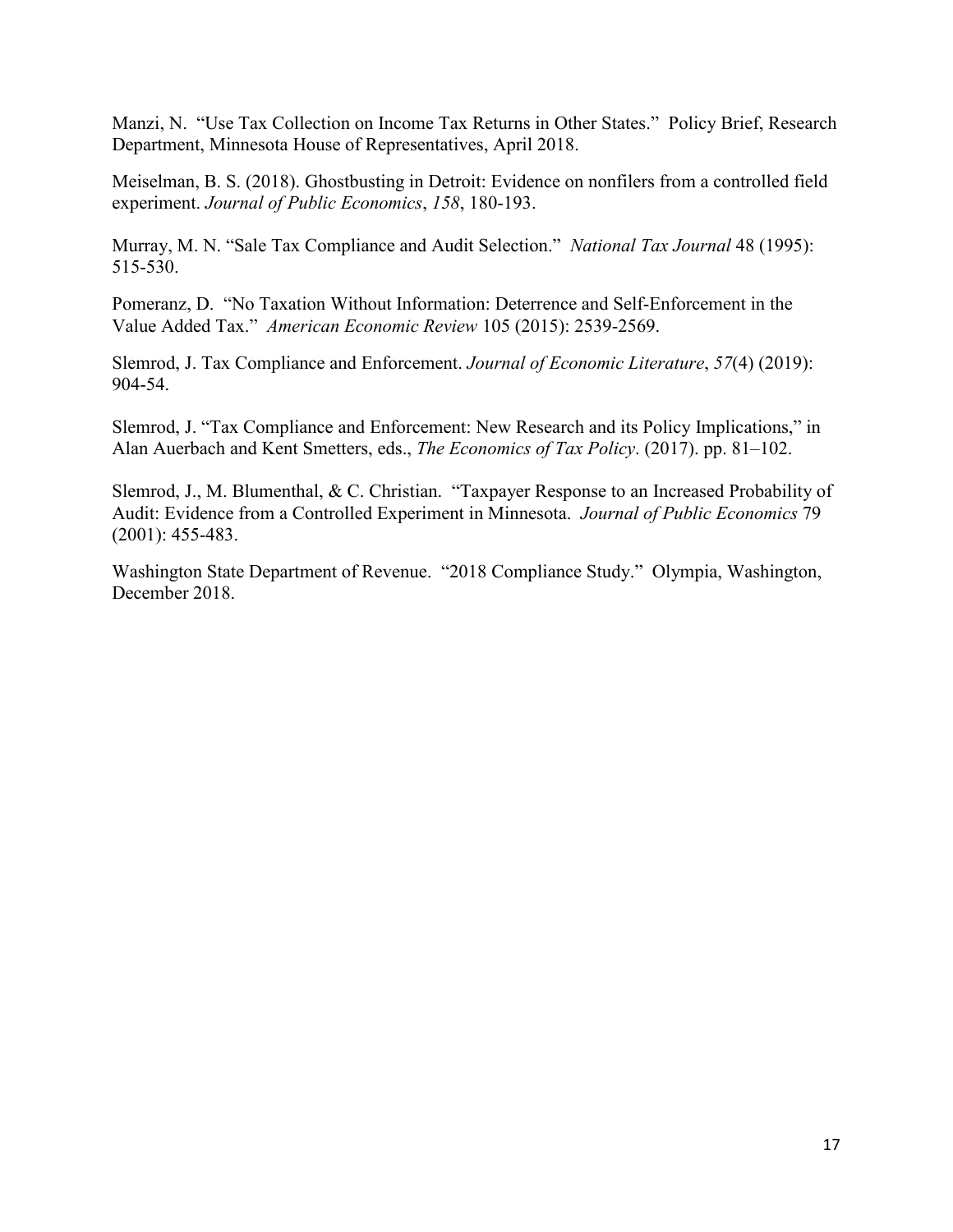# **Tables and Figures**



Figure 1. Google Trend Search Indices for "sales tax," "use tax," and "Amazon sales tax," by month, for Tennessee internet users

*Notes*: The figure plots Google Trends indices by month for three relevant search phrases, limited to Google users in Tennessee. Months with Amazon email blasts to Tennessee purchasers are highlighted with vertical lines.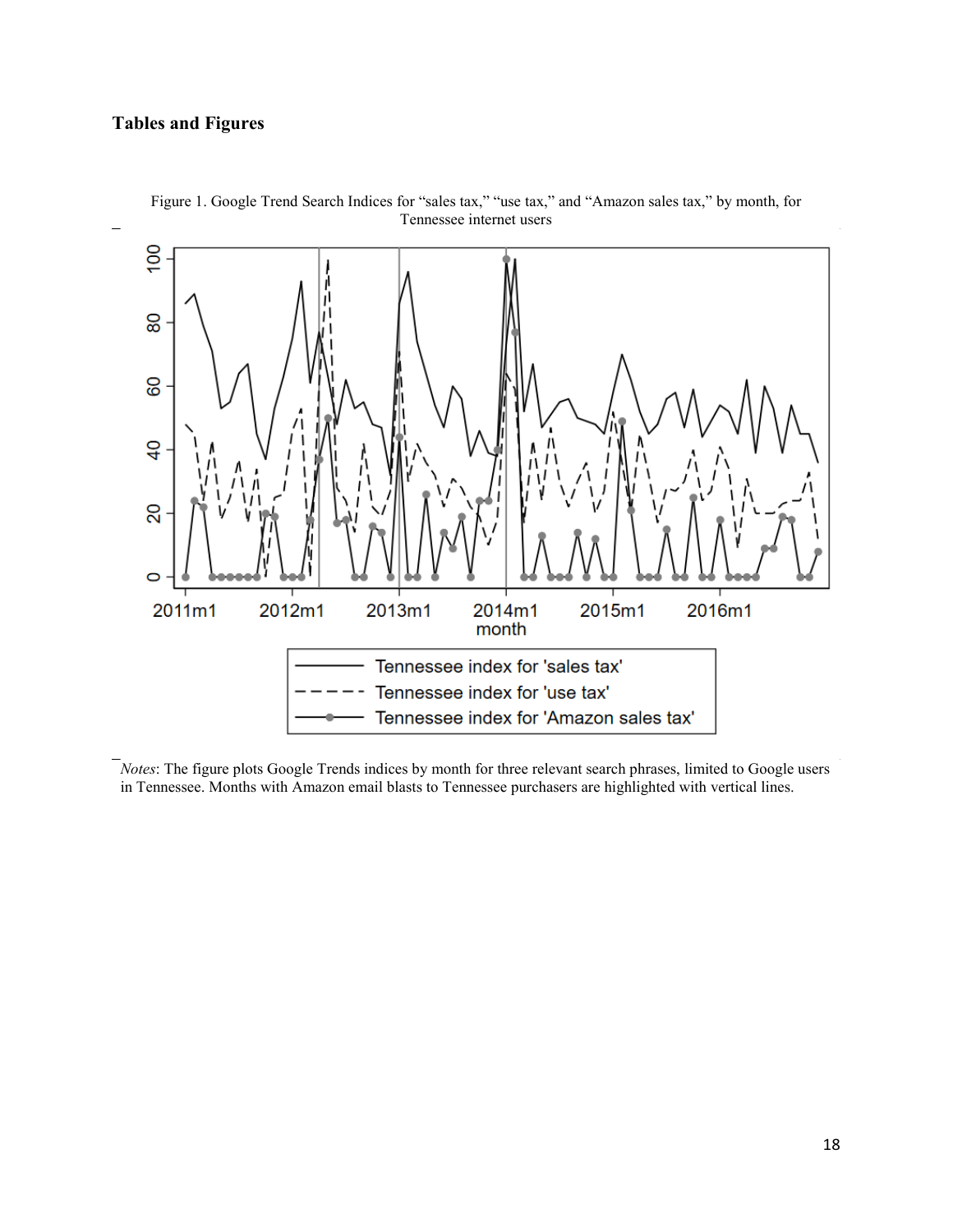

Figure 2. Statewide trends in consumer use tax filings

*Notes*: Panels depict statewide summary measures of consumer tax filings by month. Months with Amazon email announcements are indicated with vertical lines.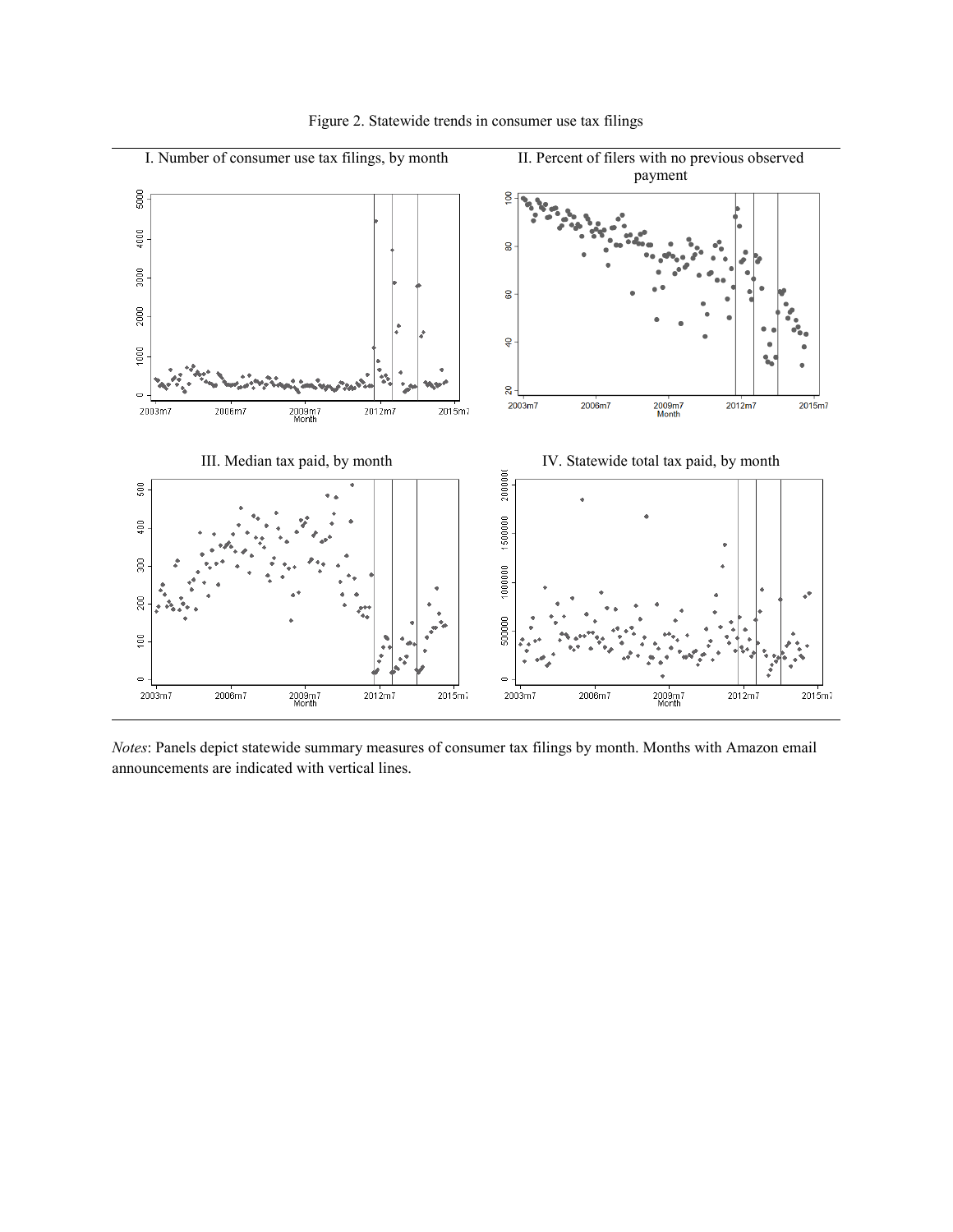Figure 3. Distribution of consumer use tax filings before and after Amazon emails



Figures plot the frequency of consumer use tax filings, by size of the tax payment, over the three years before (Panel I) and after (Panel II) Amazon email blasts. A Wilcoxon rank-sum test rejects the hypothesis that pre-Amazon and post-Amazon distributions of tax payments are equivalent (*z* = 134.97).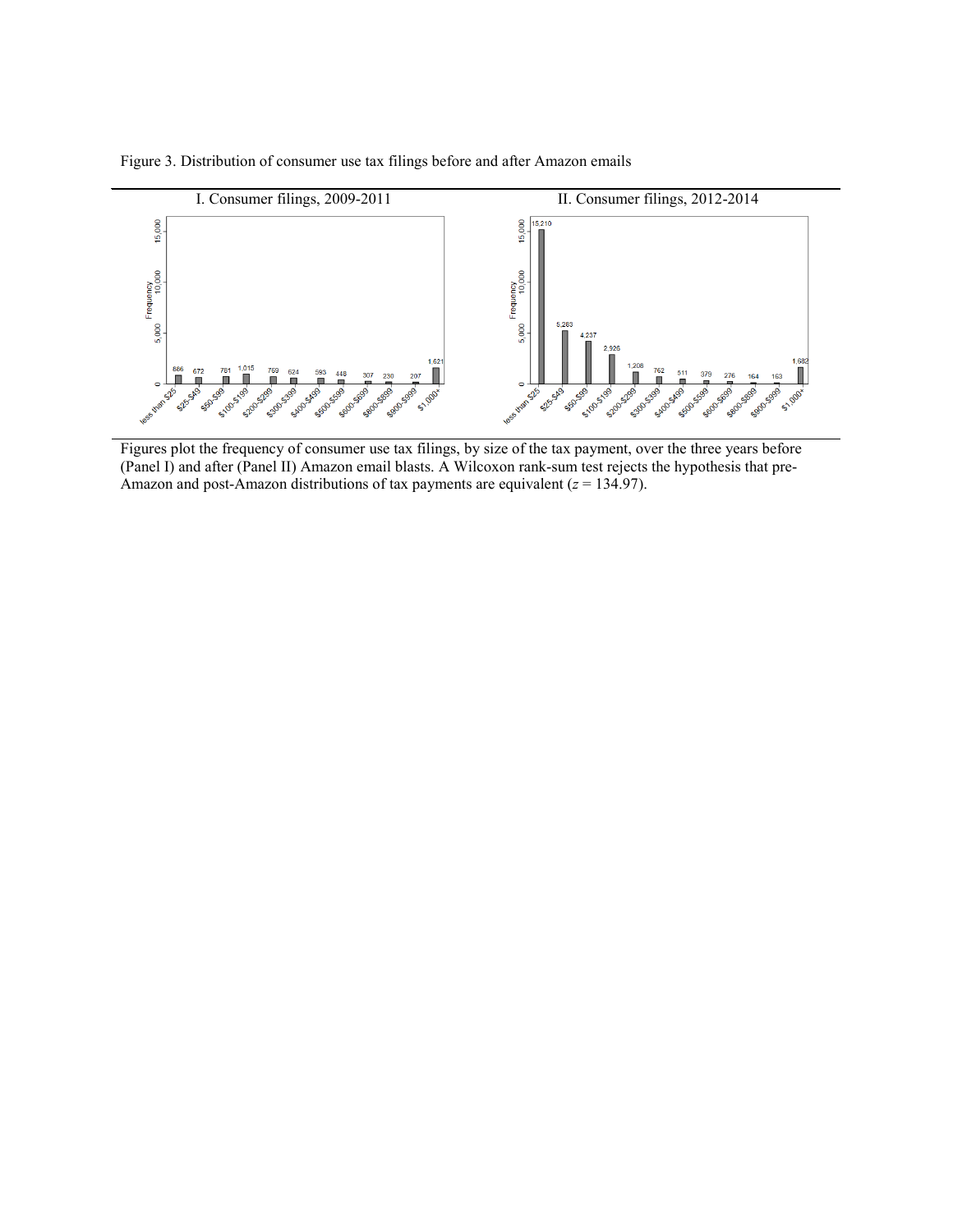

Figure 4. Statewide trends in business sales and use tax filings, seasonally adjusted

*Notes:* Panels show statewide summary measures of business tax filings by month, adjusted for calendar month fixed effects. Nominal values for each outcome were regressed against indicators for month of the year. The figures plot residuals. Months with Amazon email announcements are indicated with vertical lines.